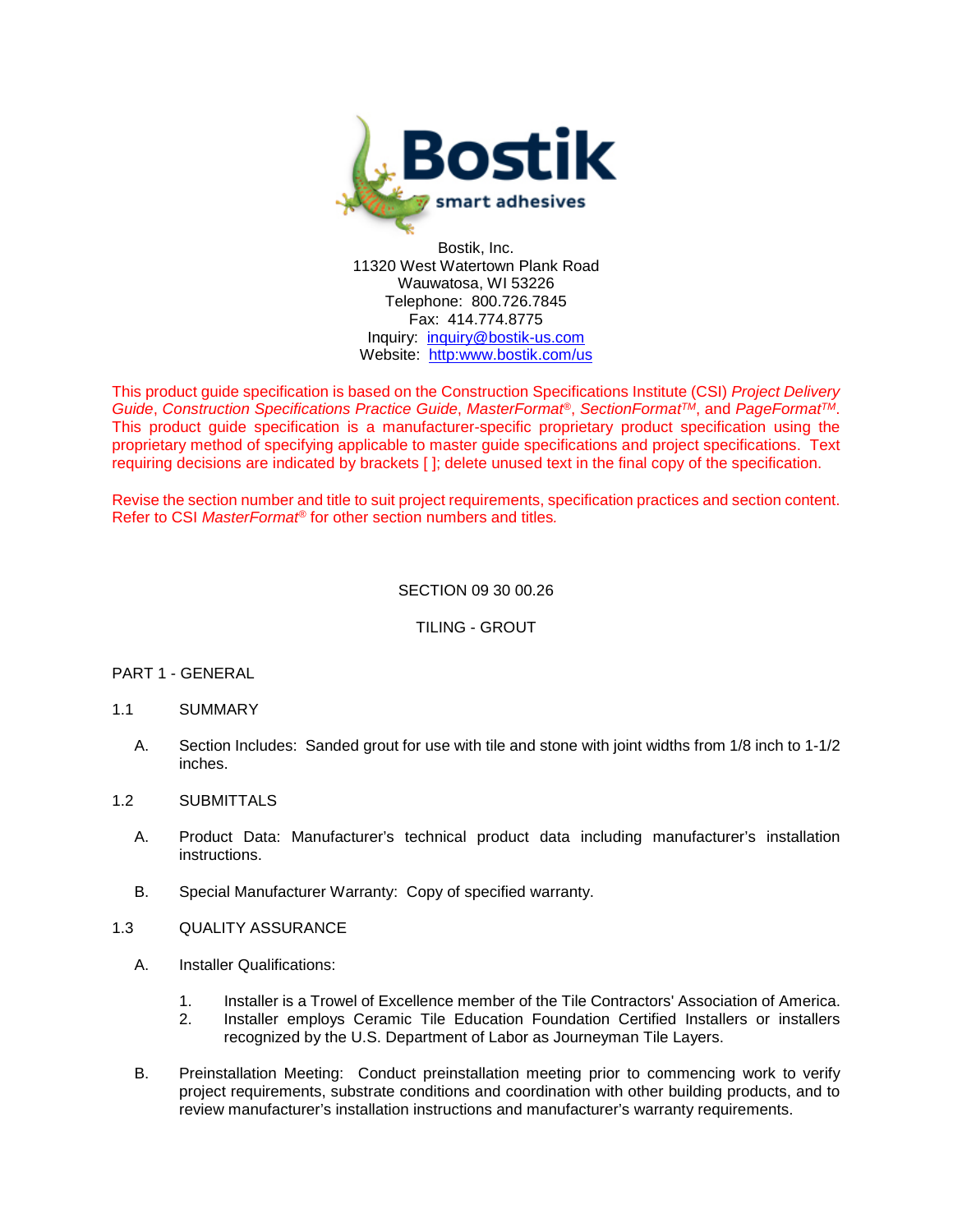- 1. Representatives of the owner, architect, contractor, tile installer, and any other parties who are involved in the scope of this installation shall attend the meeting.
- 1.4 DELIVERY, STORAGE, AND HANDLING
	- A. Deliver and store packaged materials in original containers with seals unbroken and labels intact until time of use.
	- B. Store materials on elevated platforms, under cover, and in a dry location.
- 1.5 FIELD CONDITIONS
	- A. Environmental Limitations: Do not install materials until construction in spaces is complete and ambient temperature and humidity conditions are maintained at the levels indicated in referenced standards and manufacturer's written instructions.
- 1.6 WARRANTY
	- A. Special Manufacturer Warranties: Furnish manufacturer's standard warranty executed by authorized company official.

Specifier Note: Retain one of the following two subparagraphs.

Specifier Note: Retain following subparagraph for extended warranty if a preparation or setting material manufactured by Bostik will also be used for the installation. Refer to the Warranty Duration Table that is a part of the online manufacturer's warranty.

1. System Installation Warranty: Materials will be free from manufacturing defects from the time of purchase and conform to manufacturer's written specifications under normal usage for a period of [five] [ten] [twenty-five] years when applied according to manufacturer's written installation instructions and industry standard guidelines. If the nature of the defects of the products specified by this Section warrants, the warranty will include materials and labor for the replacement of the installation. Refer to manufacturer's warranty for specific details.

Specifier Note: Retain following subparagraph if preparation and other setting materials used for the installation will not be manufactured by Bostik.

- 2. Grout Only Warranty: Materials will be free from manufacturing defects from the time of purchase and conform to manufacturer's written specification under normal usage for a period of one year when applied according to manufacturer's written installation instructions and industry standard guidelines. If the nature of the defects of the products specified by this Section warrants, the warranty will include materials and labor for the replacement of the installation. Refer to manufacturer's warranty for specific details.
- PART 2 PRODUCTS
- 2.1 MANUFACTURER
	- A. Manufacturer: Bostik, Inc., 11320 West Watertown Plank Road, Wauwatosa, WI 53226, Telephone: 800.726.7845, Fax: 414.774.8775, Inquiry: inquiry@bostik-us.com, Website: www.bostik.com/us.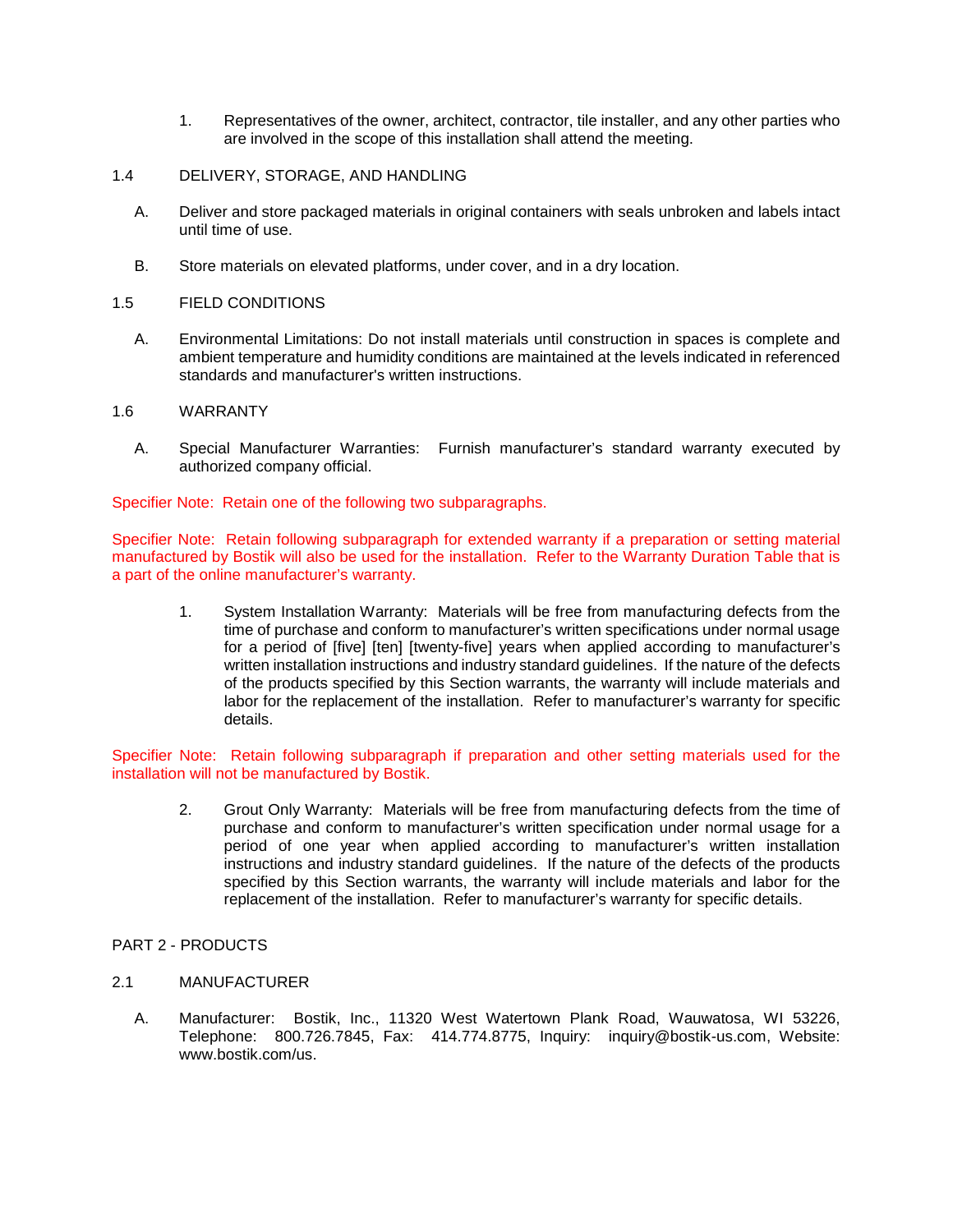## 2.2 GROUT

Specifier Note: Retain paragraph below for proprietary method specification. Use of such phrases as "or equal" or "or approved equal" or similar phrases may cause ambiguity in specifications. Such phrases require verification (procedural and regulatory) and assignment of responsibility for determining "or equal" products.

- A. Product: Hydroment<sup>®</sup> Ceramic Tile Grout<sup>™</sup> (Sanded).
	- 1. Description: Standard sanded cement grout.
	- 2. Physical Properties: [When mixed with water, complies with ANSI A118.6] [When mixed with admixture, complies with ANSI A118.7].

Specifier Note: Retain one of the following two paragraphs below.

- A. Admixture Product: 425™ Multi-Purpose Acrylic Latex Admixture.
	- 1. Description: High solids acrylic emulsion.<br>2. Physical Properties: Complies with ANSI
	- 2. Physical Properties: Complies with ANSI A118.7 when mixed with grout.
- B. Water: Clean and potable.

## PART 3 - EXECUTION

## 3.1 EXAMINATION

- A. Examine substrates, areas, and conditions where materials will be installed, with Installer present, for compliance with requirements for installation tolerances and other conditions affecting performance of the Work.
- B. Proceed with installation only after unsatisfactory conditions have been corrected.

## 3.2 PREPARATION

A. Comply with manufacturer's written instructions, including product technical bulletins and product package instructions.

## 3.3 INSTALLATION

- A. Comply with ANSI A108 and manufacturer's written instructions, including product technical bulletins and product package instructions.
- B. Install materials according to TCNA Installation Method [ ].
- C. Mixing: Mix with admixture product or water only according to manufacturer's written instructions.
- D. Procedure:
	- 1. Lightly dampen tile before grouting.
	- 2. Spread grout over face of tile using the type of float recommended by the manufacturer.
	- 3. Work grout back and forth at 45 degree angle to the face of tile to ensure complete filling of joints.
	- 4. On completion of grouting, clean surfaces according to manufacturer's written instructions so they are free of foreign matter.
	- 5. Allow to cure.